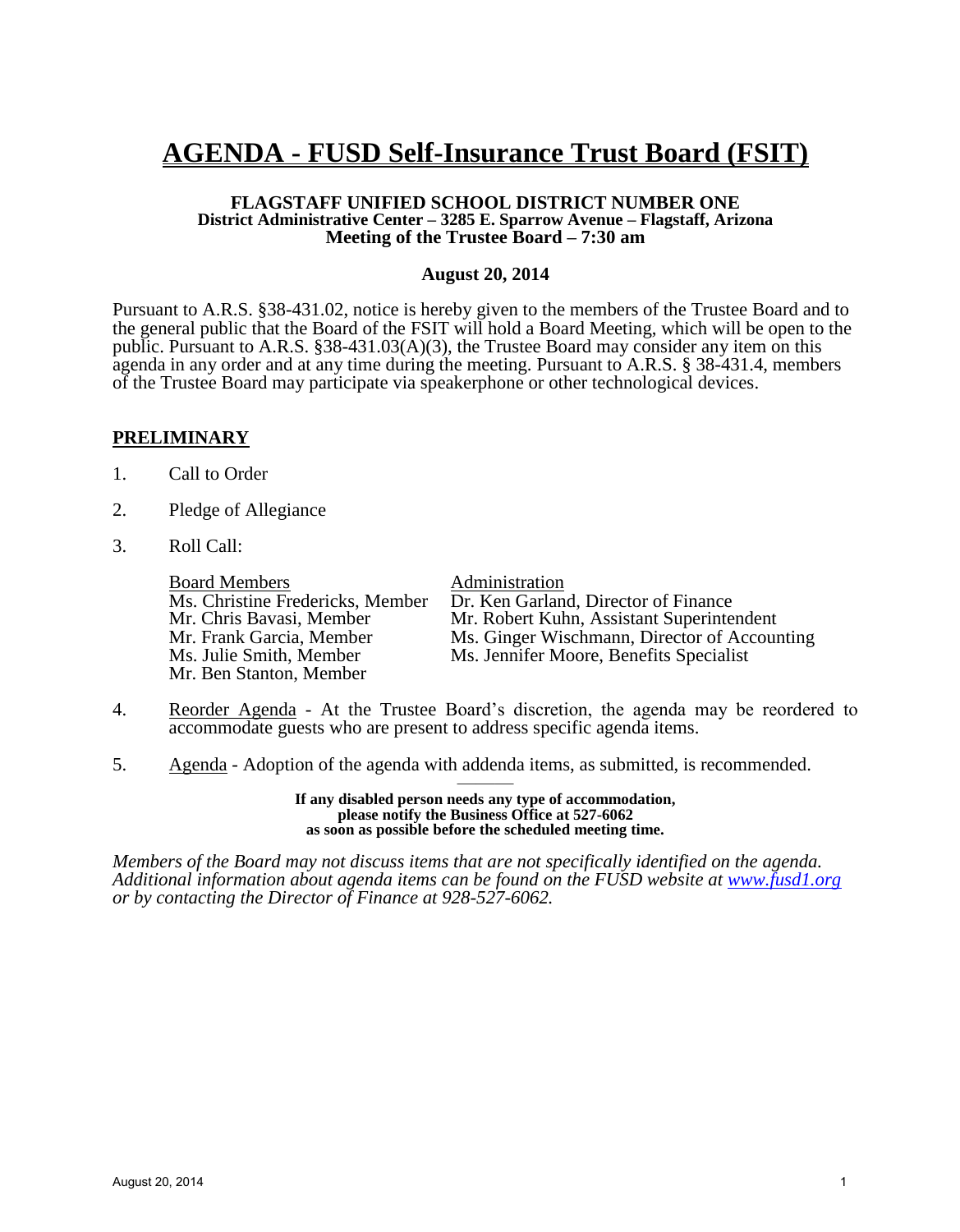**CALL TO THE PUBLIC** - Any person wishing to address the Board on a non-agenda item will be granted time to make a presentation at the discretion of the presiding chairperson. Action taken as a result of public input will be limited to directing staff to review the matter for consideration or decision at a later time. Individual remarks may be limited to three minutes.

### **PRESENTATIONS**

- 1. Administrative Reports
	- a. Review of Report on the Condition of Health Benefits Account as of August 15, 2014 and the Establishment of an Investment Program
	- b. Current Events

### **ADMINISTRATION: DISCUSSION/ACTION ITEMS**

- 1. Approval of Minutes of the Regular Meeting held on June 4, 2014
- 2. Approval of Cooperative Purchasing Agreement with Mohave County for investment purposes

### **INFORMATION ITEMS**

- 1. Trustee Board Members' Reports
	- a. Current Events
- 2. Future Agenda Items The Trustee Board may identify items they would like placed on a future agenda.

# **ADJOURNMENT OF PUBLIC MEETING**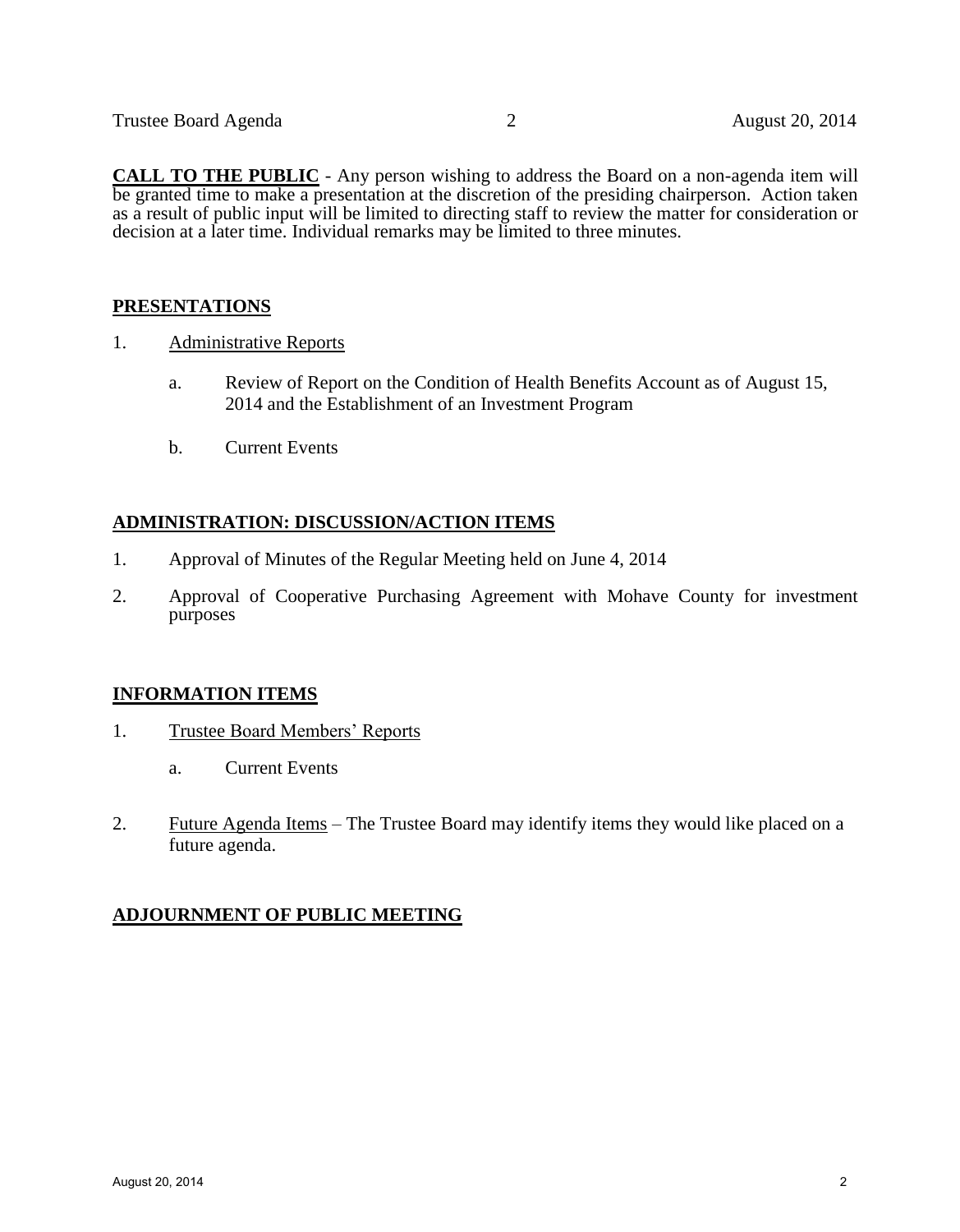# **BOARD SUMMARY FUSD Self-Insurance Trust (FSIT)**

MEETING DATE: August 20, 2014

REVIEW OF REPORT on the Condition of the Health Benefits Account as of Aug. 15, 2014, and the Establishment of an Investment Program

# EXECUTIVE SUMMARY:

The Summary Report on the attachment shows three years of receipts, expenditures and end of the year balances in the FUSD Health Benefits Account. You will note that the end of year for FY 2014 is \$6,812,992. That balance will be somewhat lower for August of this fiscal year.

Currently we have approximately the following funds invested until September 30, 2014:

- 1. \$1,500,000 in checking account at .10% interest rate
- 2. \$2,200,000 in money market account at .15% interest rate
- 3. \$3,000,000 in 3-month CD at .20% interest rate

Investment plans after September 15, 2014 are proposed in the Action item on this agenda.

# RECOMMENDED ACTION:

This item is for discussion and general direction on the handling of investments.

K. Garland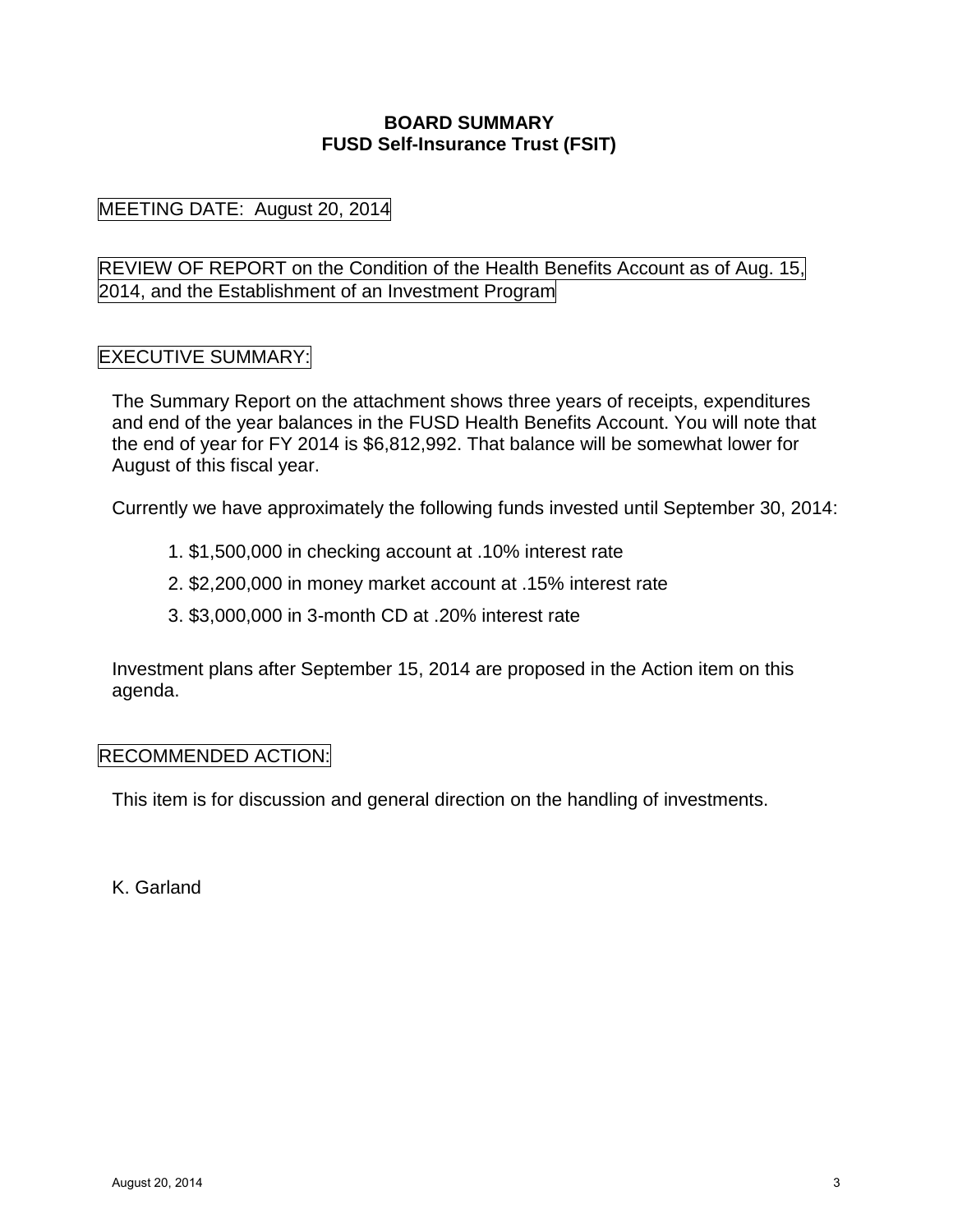# **FLAGSTAFF UNIFIED SCHOOL DISTRICT #1**

Three years summary information for the Health Benefits Account showing revenue, expenditures and balances. Two years of monthly revenue, expenditures and balances.

# **FY 2012, FY 2013 and FY 2014 Summary Information for FUSD Health Benefit Account**

|                 | July 1 Beg     |                 |                     | <b>Ending</b>  |             |
|-----------------|----------------|-----------------|---------------------|----------------|-------------|
| Year            | <b>Balance</b> | Revenue         | <b>Expenditures</b> | <b>Balance</b> | <b>Date</b> |
| FY 2012         | \$3,214,509.71 | \$9,340,747.30  | \$9,977,085.76      | \$2,578,171.25 | 6/30/2012   |
| IFY 2013        | \$2,578,171.25 | \$11,988,274.38 | \$9,842,972.94      | \$4,723,472.69 | 6/30/2013   |
| <b>IFY 2014</b> | \$4,723,472.69 | \$10,118,695.33 |                     |                | 6/30/2014   |

#### **FY 2014 Health Benefit Monthly Revenue Expenditures and Balances**

|              |                    |                |                     | <b>Ending</b>  |             |
|--------------|--------------------|----------------|---------------------|----------------|-------------|
| <b>Month</b> | <b>Beg Balance</b> | <b>Revenue</b> | <b>Expenditures</b> | <b>Balance</b> | <b>Date</b> |
| July         | \$4,723,472.69     | \$1,404,178.11 | \$642,330.43        | \$5,485,320.37 | 7/31/2013   |
| August       | \$5,485,320.37     | \$1,321,162.43 | \$587,484.81        | \$6,218,997.99 | 8/31/2013   |
| September    | \$6,218,997.99     | \$756,220.89   | \$708,391.60        | \$6,266,827.28 | 9/30/2013   |
| October      | \$6,266,827.28     | \$738,739.23   | \$648,655.93        | \$6,356,910.58 | 10/31/2013  |
| November     | \$6,356,910.58     | \$762,957.93   | \$622,206.36        | \$6,497,662.15 | 11/30/2013  |
| December     | \$6,497,662.15     | \$723,939.19   | \$678,197.76        | \$6,543,403.58 | 12/31/2013  |
| January      | \$6,543,403.58     | \$728,632.61   | \$745,789.69        | \$6,526,246.50 | 1/31/2014   |
| February     | \$6,526,246.50     | \$1,085,277.56 | \$617,054.97        | \$6,994,469.09 | 2/28/2014   |
| March        | \$6,994,469.09     | \$732,464.70   | \$755,766.31        | \$6,971,167.48 | 3/31/2014   |
| April        | \$6,971,167.48     | \$704,870.65   | \$622,458.44        | \$7,053,579.69 | 4/30/2014   |
| May          | \$7,053,579.69     | \$733,670.44   | \$732,607.27        | \$7,054,642.86 | 5/31/2014   |
| June         | \$7,054,642.86     | \$426,581.59   | \$668,231.95        | \$6,812,992.50 | 6/30/2014   |

# **FY 2015 Health Benefit Monthly Revenue**

| <b>Expenditures and Balances</b> |  |
|----------------------------------|--|
|                                  |  |

|              |                    |              |                     | <b>Ending</b>  |             |
|--------------|--------------------|--------------|---------------------|----------------|-------------|
| <b>Month</b> | <b>Beg Balance</b> | Revenue      | <b>Expenditures</b> | <b>Balance</b> | <b>Date</b> |
| July         | \$6,812,992.50     | \$447,919.31 |                     |                | 7/31/2014   |
| August*      | \$6,647,897.89     | \$732,675.93 |                     |                |             |

\*August totals are projected through end of month

# **Explanation of Investment for Balance (\$7,000,000) as of August 15, 2014**

| Funds Held in  <br><b>Checking Acct</b><br>$(.10\% \text{ rate})$ | 3 Month<br>Yield | <b>Funds Held in</b><br><b>Money Market</b><br>(.15% rate) | 3 Month<br>Yield | <b>Funds Held in</b><br>3 Month CDs<br>$(.20\% \text{ rate})$ | 3 Month<br>Yield | Total<br><b>Expected</b><br>Yield for 3<br><b>Months</b> |
|-------------------------------------------------------------------|------------------|------------------------------------------------------------|------------------|---------------------------------------------------------------|------------------|----------------------------------------------------------|
| \$1,500,000.00                                                    | \$375.00         | \$2,500,000.00                                             | \$937.50         | \$3,000,000.00                                                | \$1,500.00       | \$2,812.50                                               |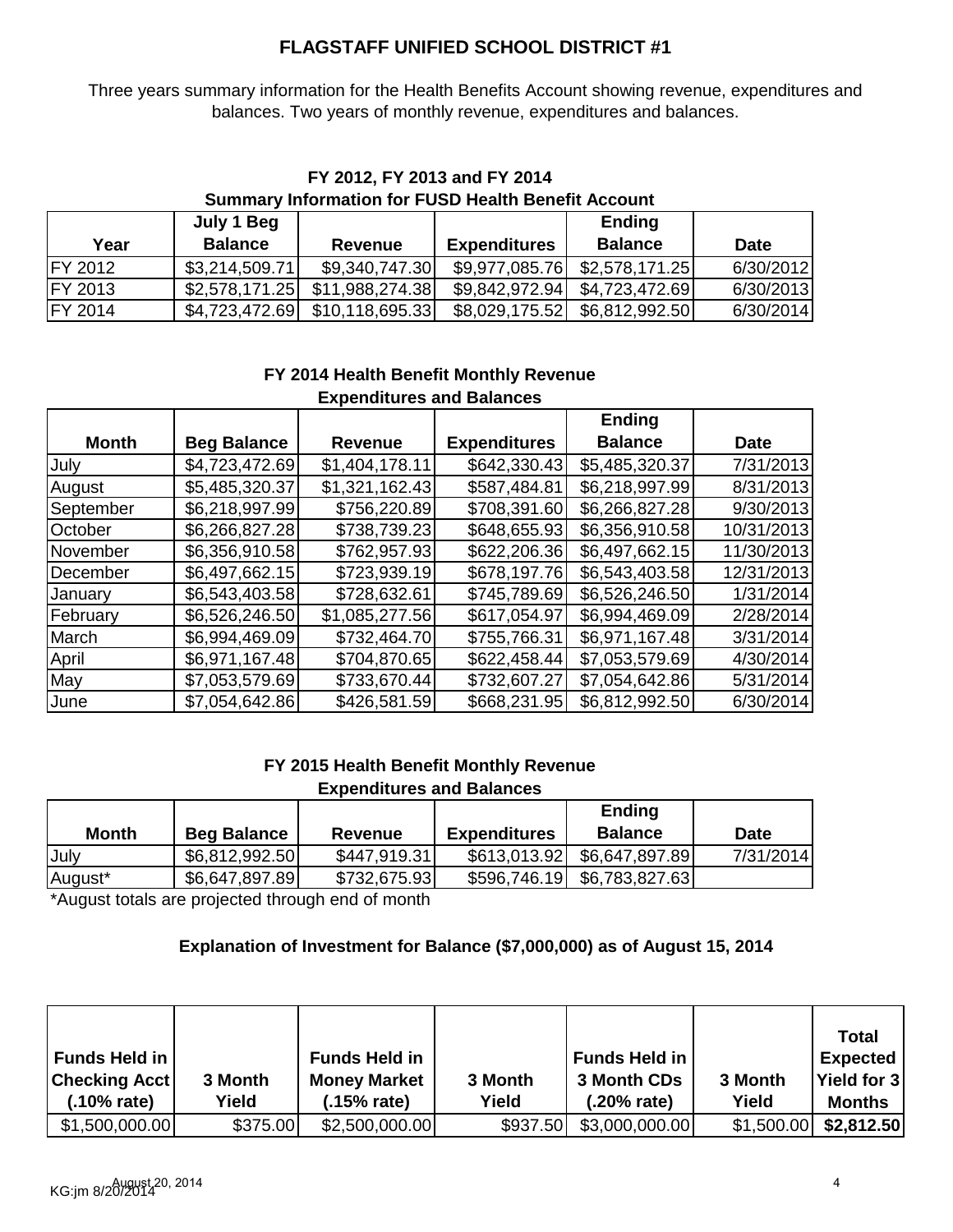# **OFFICIAL MINUTES**

#### **June 4, 2014**

The FUSD Self-Insurance Trust Board (FSIT), Coconino County, Flagstaff, Arizona held a Board Meeting on June 4, 2014 at the District Administrative Center, 3285 E. Sparrow Avenue, Flagstaff, Arizona.

#### **PRELIMINARY**

- 1. Call to Order Ms. Fredericks called the meeting to order at 7:50 a.m.
- 2. Pledge of Allegiance
- 3. Roll Call:

| <b>Board Members</b>             | Administration                                             |
|----------------------------------|------------------------------------------------------------|
| Ms. Christine Fredericks, Member | Dr. Ken Garland, Director of Finance                       |
| Mr. Chris Bavasi, Member         | Mr. Robert Kuhn, Assistant Superintendent                  |
| Mr. Frank Garcia, Member         | Ms. Ginger Wischmann, Director of Accounting               |
| Ms. Julie Smith, Member          | Ms. Jennifer Moore, Benefits Specialist                    |
|                                  | Brandon Kavanagh, Attorney - Mangum, Wall, Stoops & Warden |

- 4. Reorder Agenda No reordering of the agenda was requested.
- 5. Agenda Mr. Bavasi moved to adopt the agenda as recorded. Mr. Garcia seconded; motion carried.

**CALL TO THE PUBLIC** – There were no questions from the public.

#### **PRESENTATIONS**

- 1. Administrative Reports
	- a. Current Events Dr. Garland gave a summary of why the Trust was created and why an RFQ was needed. Opened the meeting to questions. Mr. Kavanagh recommended we move to Agenda item #1.

#### **ADMINISTRATION: DISCUSSION/ACTION ITEMS**

1. Explanation and Acceptance of Trust Agreement and Designation of Trustee Board President – Dr. Garland explained that statutes have changed. Auditors told the district that if a Trust was not established, the funds in the District benefit account would be swept to offset the property levy. Property levy would go up and down. Funds in the benefit account are needed because of the decrease of revenue over summer months. The District would have to lend money out of M&O funds to the benefit account. The Trust protects the account balance and the funds cannot be swept. Mr. Bavasi asked how long Trusts have been in effect to avoid sweeping. Dr. Garland explained that some districts have had Trusts for 20 years for investment purposes. This Trust hopes to make at least \$25,000 on investments. The District currently earns no interest on benefit funds; only free banking services. Mr. Bavasi asked what interest we will be earning; Dr. Garland indicated that we will discuss under item #4. Mr. Bavasi stated that a board member shall act as chairman per agreement, and that he is concerned that meeting only twice a year might not be enough. Mr. Kavanagh responded that more meetings will be necessary, but that the Trust should meet at least twice a year. The Trust will need to meet to discuss investments, as CD's mature at different times. Mr. Bavasi is concerned that as a Trustee, oversight is a responsibility. Mr. Kavanagh explained that the Title XIV prudent investment rule of A.R.S. covers Trustees. Dr. Garland indicated that it may be necessary to have more meetings in the beginning stages of the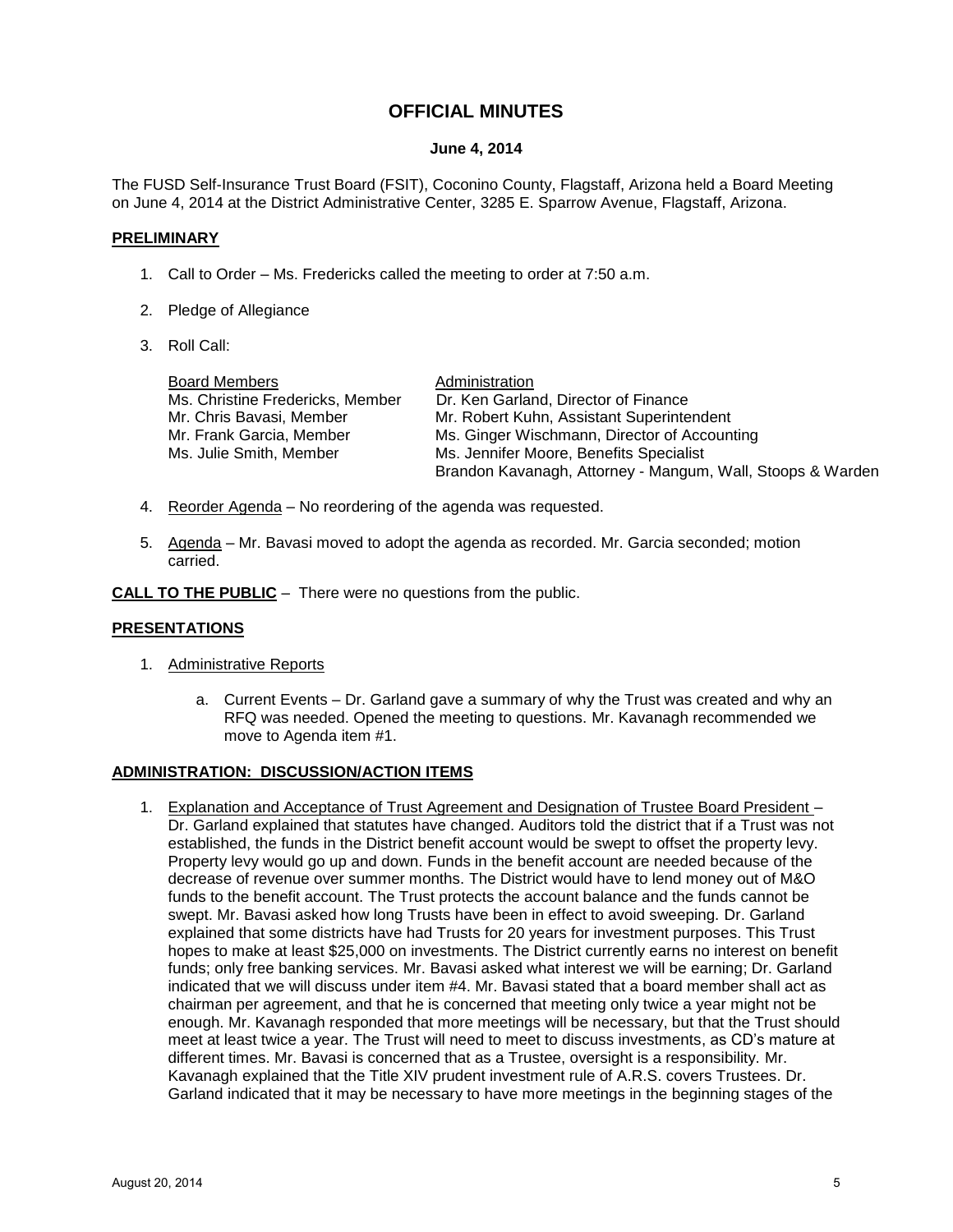Trust. Mr. Bavasi moved that the Board accept the Trust Agreement and appoint Ms. Fredericks as chairperson. Ms. Smith seconded; motion carried.

2. Review of Report on the Condition of Health Benefits Account being Transferred to FSIT Accounts and Approval of Investment Policy –

Dr. Garland reviewed account balances; has increased over past years, per chart on page 16. Mr. Bavasi asked if revenues are strictly premiums paid by employees. Dr. Garland explained that they are premiums paid through payroll. Ms. Wischmann explained that revenue includes employee deductions for dependents and retiree monthly insurance premiums. Dr. Garland explained that the District had an early retirement program where the District paid premiums for some retirees up to 12 years. A few are still on that program. Mr. Bavasi asked about expense structure – could we have a catastrophic event that would use these funds? Mr. Kuhn said that NAPEBT has reserves to cover catastrophic events. Mr. Bavasi indicated that we could have more money to invest if the June benefit account balance is 7 million; and asked what would happen if we exhausted all reserves. Mr. Kavanagh answered that we would discuss dissolving the Trust at that point. Mr. Bavasi asked if School Governing Board could sweep Trust funds. Mr. Kavanagh said it could be a month by month "bleed" as opposed to taking all 7 million at once. Dr. Garland reiterated that the benefit account is in healthy condition, and explained page 15 of summary of possible investments. Mr. Bavasi asked if we want other investment possibilities; is Trust to approve investment policy? Dr. Garland indicated that the Trust needs to approve the revised statutes as policy, but specifics of investments are different. The Trust cannot use statute that invests in municipal bonds because there has been no RFP. Mr. Bavasi moved to use Arizona Revised Statute 35-323 as investment policy for the Trust. Ms. Smith seconded; motion carried.

- 3. Appointment of Executive Officer for the Trustee Board and Approval of Transaction Signers Mr. Bavasi moved recommended action. Mr. Garcia seconded; motion carried. Mr. Bavasi moved to approve appointments of Board Members. Ms. Smith seconded; motion carried.
- 4. Approval of Recommendation for Banking and Investment Services
	- Dr. Garland explained that an RFQ was sent to qualified banking institutions. The only response was received from Alliance Bank. Wells Fargo did not respond even though they currently hold 7 million in the FUSD benefit banking account. Dr. Garland explained the Alliance RFQ response and investment options. Mr. Bavasi asked if the District currently gets any interest on accounts. Dr. Garland responded no; only free banking services. Ms. Wischmann indicated that the District is going out to bid for banking services next year. Ms. Fredericks asked how likely it is that the Trust will stay with Alliance Bank indefinitely or will services be bid again. Dr. Garland indicated that the Trust can change vendors at any time. Ms. Wischmann indicated that current District policy is to go out for quotes every five years. Mr. Bavasi indicated that if the Trust took funds out to invest elsewhere, Alliance Bank may start charging for banking services for remaining funds. Mr. Kavanagh indicated that the Trust needs a base checking account, and then the Board needs to decide where they want to invest funds. Ms. Wischmann indicated that Alliance Bank will collateralize funds so they will be protected because they exceed the \$250,000 FDIC limit. Mr. Bavasi made a motion that FSIT approve Alliance Bank of Arizona for the handling of Trust banking services, with Dr. Garland to invest available assets prudently, and the Trust reconvene to discuss further investments. Ms. Smith seconded; motion carried.
- 5. Meeting Dates –

Ms. Fredericks recommended the Trust meet in 30-45 days. Dr. Garland will investigate investment options through an RFP, but must meet with the Trust before decisions can be made. Mr. Bavasi asked for Dr. Garland to send out an email in August indicating when the Trust would like to meet. Dr. Garland explained the need for a longer time period to do an RFP and evaluate. Dr. Garland will communicate to Trust Board future meeting time and what is being done with funds as transferring to Alliance Bank begins.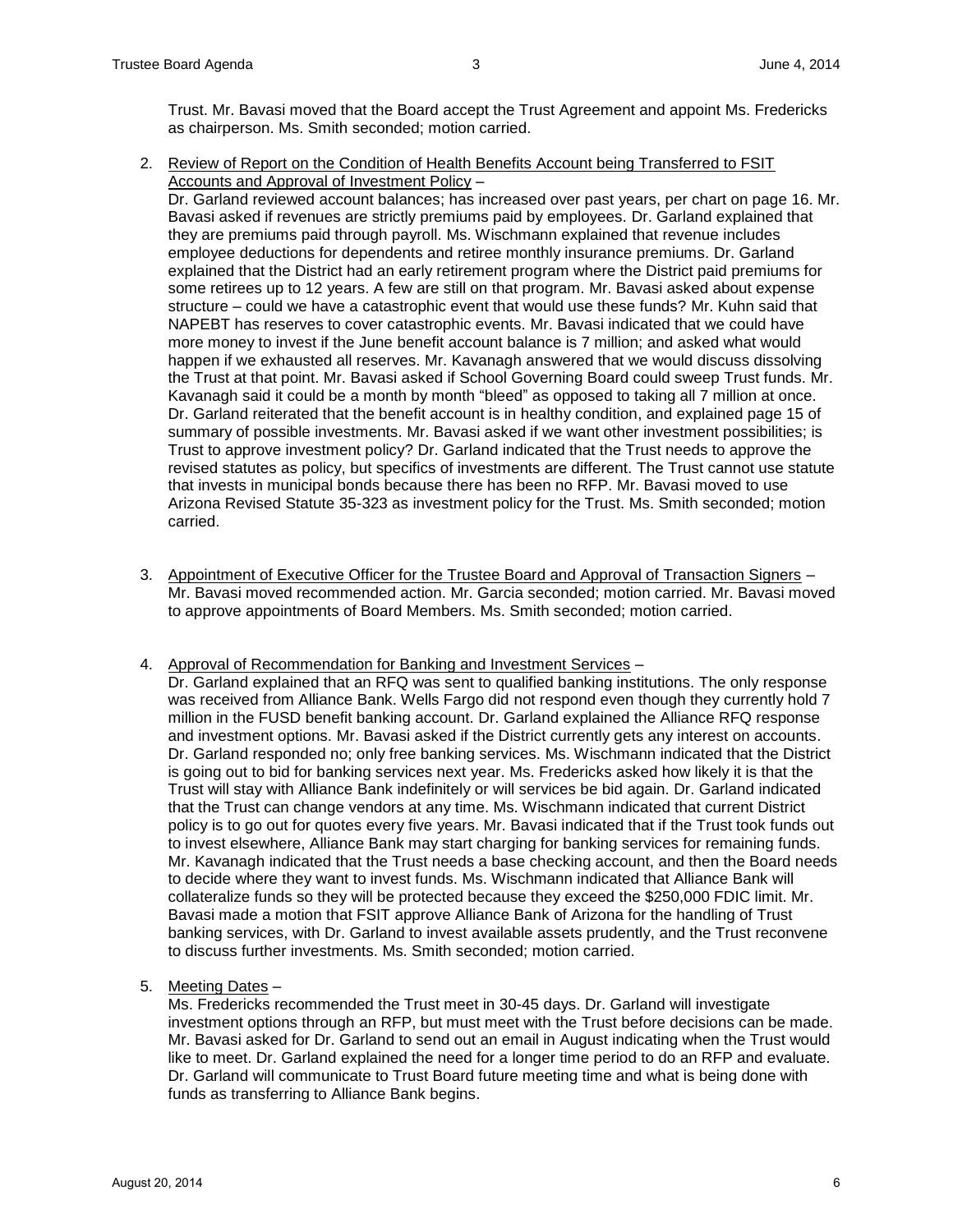#### **INFORMATION ITEMS**

- 1. Trustee Board Members' Reports
	- a. Current Events None presented.
- 2. Future Agenda Items The Trustee Board may identify items they would like placed on a future agenda.

#### **ADJOURNMENT OF PUBLIC MEETING**

Ms. Fredericks moved to adjourn the FSIT Trust Board meeting. Mr. Garcia seconded; motion carried.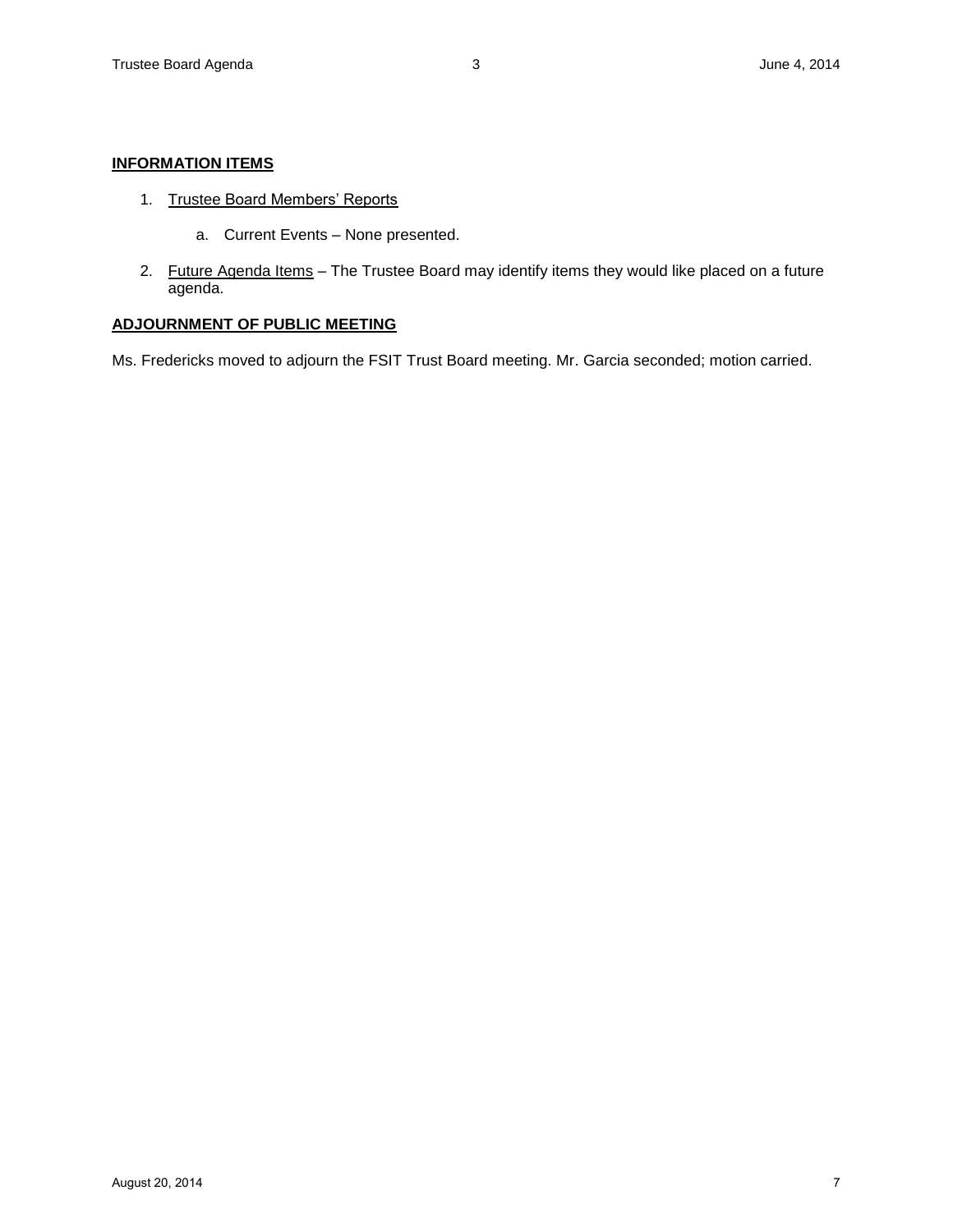# **BOARD SUMMARY FUSD Self-Insurance Trust (FSIT)**

# MEETING DATE: August 20, 2014

# APPROVAL OF COOPERATIVE PURCHASING AGREEMENT WITH MOHAVE **COUNTY**

# EXECUTIVE SUMMARY:

We have searched extensively, with no success, for cooperative bids for institutional brokerage services to enhance the yield on funds available for investment. Because of the time necessary to do a formal RFP for direct institutional brokerage services, we are suggesting using Davidson Fixed Income Management for the next year. They have a net yield record of .83% with Mohave County and other major governmental units. They will work with us to determine a safe, secure program of investment and arrange for the necessary purchases of U.S. Treasury Bills, Notes, bonds etc. for investments. This will give us a start on investing at a higher rate of interest, and within a year other options might be available. If we are able to invest \$3,000,000 at .75% net yield it would yield \$22,500 for that part of the investment program. We would also invest at Alliance Bank \$2,000,000 for 24 months in a Flex CD at .55%. \$1,000,000 would be invested in a 2-year CD at .65%, and approximately \$1,000,000 in the money market account at .15%. See attached Alliance Bank Interest Rate Chart. The total estimated interest, on the basis described above, would be approximately \$41,500 for the year.

As a part of our effort to provide enhanced products and services opportunities to the FSIT, we are recommending entering into a cooperative procurement agreement with Mohave County, in order to utilize their awarded contract for Investment Advisory Services.

The Cooperative Purchasing Agreement is permitted under the provisions of the Arizona Administrative Codes R7-2-1191, A.R.S. §§11-92 and 41-2632. A copy of the Cooperative Purchasing Agreement is attached.

# RECOMMENDED ACTION:

That the FUSD Self-Insurance Trust approve the Cooperative Purchasing Agreement with Mohave County, allowing for the utilization of the County's awarded contract for Investment Advisory Services.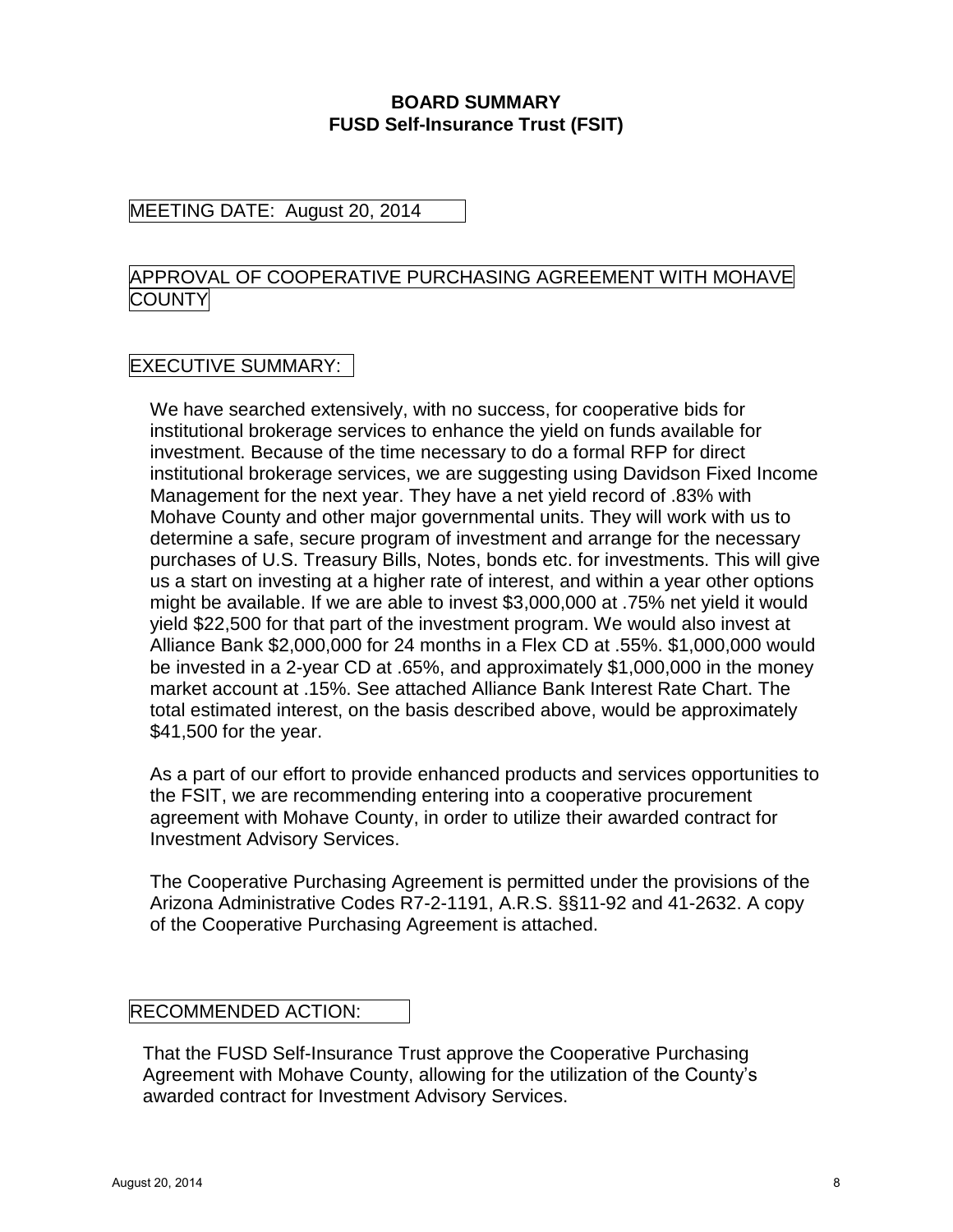# Alliance Bank

OF ARIZONA

A division of Western Alliance Bank, Member FDIC.

This Rate Chart contains information about interest rates and annual percentage yields for some of the accounts we offer.<br>Please contact any Alliance Bank employee for further information about applicable fees and terms.

#### **CONSUMER**

| Chad the and Savines Adopthis                                                            |       |          |
|------------------------------------------------------------------------------------------|-------|----------|
| Elite NOW <sup>d</sup>                                                                   | Rate  | APY      |
| Minimum Opening Balance \$5,000.00                                                       |       |          |
| \$.01 - \$9.999.99                                                                       | 0.08% | 0.08%    |
| $$10,000 +$                                                                              | 0.11% | 0.11%    |
| Personal Premium NOW<br>Minimum Opening Balance \$1,500.00                               |       |          |
| \$1,500 - \$9,999.99                                                                     | 0.05% | 0.05%    |
| $$10,000 +$                                                                              | 0.08% | 0.08%    |
| Elite Money Market <sup>d</sup><br>Minimum Opening Balance \$5,000<br>\$.01 - \$9 999.99 | 0.10% | 0.10%    |
| $$10.000 +$                                                                              | 0.27% | 0.27%    |
| Personal Money Market <sup>d</sup><br>Minimum Opening Balance \$2,500.00                 |       |          |
| \$.01 - \$99,999.99                                                                      | 0.10% | 0.10%    |
| \$100,000 +                                                                              | 0.16% | 0.16%    |
| d<br>Personal Savings<br>Minimum Opening Balance \$50.00                                 |       |          |
| $$.01 +$<br>Minor Savings <sup>d</sup><br>Minimum Opening Balance \$1.00                 | 0.08% | $0.08\%$ |
| $$.01 +$<br><b>Health Savings Account</b>                                                | 0.20% | 0.20%    |
| Minimum Opening Balance \$50.00                                                          |       |          |
| $$.01 - $1,499.99$                                                                       | 0.05% | 0.05%    |
| $$1,500 +$                                                                               | 0.10% | 0.10%    |
| <b>IRA/SEP Savings</b><br>Minimum Opening Balance \$50.00                                |       |          |
| \$50,00 - \$1,500.99                                                                     | 0.10% | 0.10%    |
| $$1,501 +$                                                                               | 0.20% | 0.20%    |
| <b>IDA/AZ Saves</b><br>Minimum Opening Balance \$5.00                                    |       |          |
| \$5.00                                                                                   | 0.10% | 0.10%    |

#### **BUSINESS**

| Checking and Savings Accounts <sup>ap</sup>                   |       |       |
|---------------------------------------------------------------|-------|-------|
| Business NOW<br>Minimum Opening Balance \$100.00              | Rate  | APY   |
| \$1,500 - \$9,999,99                                          | 0.05% | 0.05% |
| $$10,000 +$                                                   | 0.10% | 0.10% |
| IOLTA <sup>d</sup><br>Minimum Opening Balance \$100.00        |       |       |
| \$01-\$9,999.99                                               | 0.05% | 0.05% |
| $$10,000 +$                                                   | 0.10% | 0.10% |
| Business Money Market d<br>Minimum Opening Balance \$2,500.00 |       |       |
| $$.01 - $99.999.99$                                           | 0.08% | 0.08% |
| \$100,000+                                                    | 0.15% | 0.15% |
| <b>Business Savings</b><br>Minimum Opening Balance \$100.00   |       |       |
| $$.01+$                                                       | 0.08% | 0.08% |
| Community Alliance MMA<br>Minimum Opening Balance \$3,000.00  |       |       |
| \$0.01-\$9,999.99                                             | 0.10% | 0.10% |
| $$10,000 +$                                                   | 0.27% | 0.27% |

Fees could reduce the earnings on the account.

| <b>Cailliteacaí Danair (CD)</b> bea |         |       |          |       |           |       |
|-------------------------------------|---------|-------|----------|-------|-----------|-------|
| Minimum Opening<br>Balance          | \$1,000 |       | \$25,000 |       | \$100,000 |       |
| Term                                | Rate    | APY   | Rate     | APY   | Rate      | APY   |
| 3 Month                             | 0.15%   | 0.15% | 0.15%    | 0.15% | 0.20%     | 0.20% |
| 6 Month                             | 0.20%   | 020%  | 0.20%    | 0.20% | 0.25%     | 0.25% |
| 9 Month                             | 0.25%   | 0.25% | 0.25%    | 0.25% | 0.35%     | 0.35% |
| 12 Month                            | 0.35%   | 0.35% | 0.35%    | 0.35% | 0.45%     | 0.45% |
| 18 Month                            | 0.45%   | 0.45% | 0.45%    | 0.45% | 0.55%     | 0.55% |
| 24 Month                            | 0.55%   | 0.55% | 0.55%    | 0.55% | 0.65%     | 0.65% |
| 36 Month                            | 0.75%   | 0.75% | 0.75%    | 0.75% | 0.80%     | 0.80% |

| [Retirement Accounts (IRA/SEP) Certificate of Deposit (CD) <sup>b.c.d.</sup> |         |       |          |            |           |       |
|------------------------------------------------------------------------------|---------|-------|----------|------------|-----------|-------|
| Minimum Opening<br>Balance                                                   | \$1,000 |       | \$25,000 |            | \$100,000 |       |
| Term                                                                         | Rate    | APY   | Rate     | <b>APY</b> | Rate      | APY   |
| 6 Month                                                                      | 0.20%   | 0.20% | 0.20%    | 0.20%      | 0.30%     | 0.30% |
| 12 Month                                                                     | 0.35%   | 0.35% | 0.35%    | 0.35%      | 0.45%     | 0.45% |
| 24 Month                                                                     | 0.55%   | 0.55% | 0.55%    | 0.55%      | 0.65%     | 0.65% |
| 36 Month                                                                     | 0.75%   | 0.75% | 0.75%    | 0.75%      | 0.80%     | 0.80% |

| <b>de Califation de la co</b>     |          |       |  |  |  |
|-----------------------------------|----------|-------|--|--|--|
| Minimum Opening<br><b>Balance</b> | \$10,000 |       |  |  |  |
| Term                              | Rate     | APY   |  |  |  |
| 3 Month                           | 0.15%    | 0.15% |  |  |  |
| 6 Month                           | 0.20%    | 0.20% |  |  |  |
| 9 Month                           | 0.30%    | 0.30% |  |  |  |
| 12 Month                          | 0.35%    | 0.35% |  |  |  |
| 15 Month                          | 0.40%    | 0.40% |  |  |  |
| 18 Month                          | 0.45%    | 0.45% |  |  |  |
| 24 Month                          | 0.55%    | 0.55% |  |  |  |

| <u>Personal/Business Hex Savings Account <sup>a D</sup></u> |       |         |  |  |  |  |
|-------------------------------------------------------------|-------|---------|--|--|--|--|
| <b>Minimum Opening Balance</b>                              |       | \$5,000 |  |  |  |  |
|                                                             | Rate  | APY     |  |  |  |  |
| \$5,000-\$99,999                                            | 0.08% | 0.08%   |  |  |  |  |
| \$100,000-\$249.999                                         | 0.15% | 0.15%   |  |  |  |  |
| \$250.000-\$499.999                                         | 0.20% | 0.20%   |  |  |  |  |
| \$500.000-\$999.999                                         | 0.25% | 0.25%   |  |  |  |  |
| \$1.000.000+                                                | 0.35% | 0.35%   |  |  |  |  |

a<br>At our discretion, the interest rate and annual percentage yield (APY) may change at any time after the account is opened

Change at any time energy the second to calculate interest on your account. This<br>We use the daily balance method to calculate interest on your account. This<br>method applies a daily periodic rate to the principal in the acco

C<br>Penalty may be imposed for early withdrawal

d<br>Minimum balance to obtain APY \$0.01

Interest rates and Annual Percentage Yields are current as of March 1, 2014.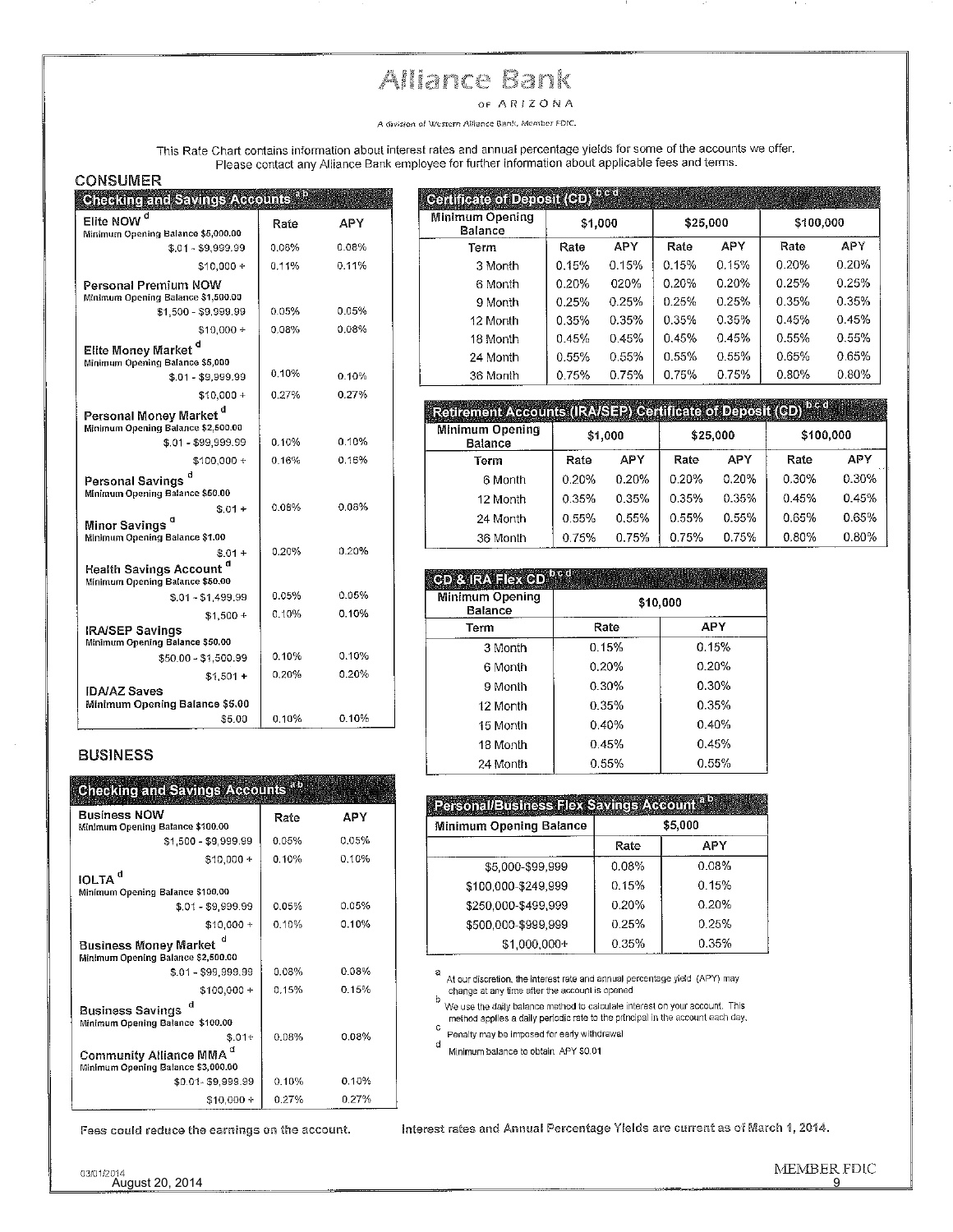

# **COUNTY OF MOHAVE COOPERATIVE PROCUREMENT AGREEMENT**

This Agreement entered into this  $21$   $\sigma$  ay of  $J\mu$ UY 2014, between the County of Mohave, hereinafter called the "County" and FLAGSTAFF USD , a public procurement unit, by their duly authorized representatives.

WHEREAS, voluntary purchasing agreements between and among public agencies have been shown to improve competition, quality, and services, provide lower prices for materials and services, and avoid duplication of efforts; and

WHEREAS, the parties hereto desire the free exchange of information, technology, and other services that may assist in improving the efficiency or economy of the procurement of necessary materials and services; and

WHEREAS, cooperative purchasing results from written agreements wherein lead agencies volunteer to procure specified materials and services for themselves and participating cooperative members by compiling quantity estimates, preparing the bid or proposal solicitations, receiving bids or proposals, and awarding contracts for use by all participating members; wherein the lead agency is responsible for placement, receipt and payment of its own orders only, while individual procuring parties separately process and pay for their own requirements; and

WHEREAS, this Agreement will serve these ends; If so the state

NOW, THEREFORE, in consideration of the mutual promises contained in this Agreement, and for the mutual benefits to result there from, the parties agree as follows:

- The purpose of this Agreement is to serve as a cooperative purchasing agreement for the 1. procurement of materials and/or services.
- In the context of this Agreement, the terms "procuring entity" and "procuring party" mean the public  $2.$ entity actually buying the materials or services, whether or not that party initiated the solicitation.
- 3. Receipt, inspection, acceptance, and payment for materials and services ordered under this Agreement shall be the exclusive obligation of the ordering entity.
- The exercise of any rights or remedies by a procuring entity shall be the exclusive obligation of 4. such procuring entity.
- In this Agreement, failure of any entity to secure performance under its purchase order does not 5. necessarily require another entity to exercise its own rights or remedies.
- 6. The cooperative use of bids or proposals obtained by a party to this Agreement shall be in accordance with the terms and conditions of the bids or proposals, except as modification of those terms and conditions are otherwise allowed by law.
- 7. The participation in a specific bid or proposal will be at the option of the individual party.
- The lead entity of the bid or proposal will comply with the competitive procurement and contract 8. requirements of the procurement rules and laws applicable to that entity.
- A procuring party will make timely payments to the vendor for materials and services received in 9. accordance with the terms and conditions of the procurement. Payment for materials and services,

10